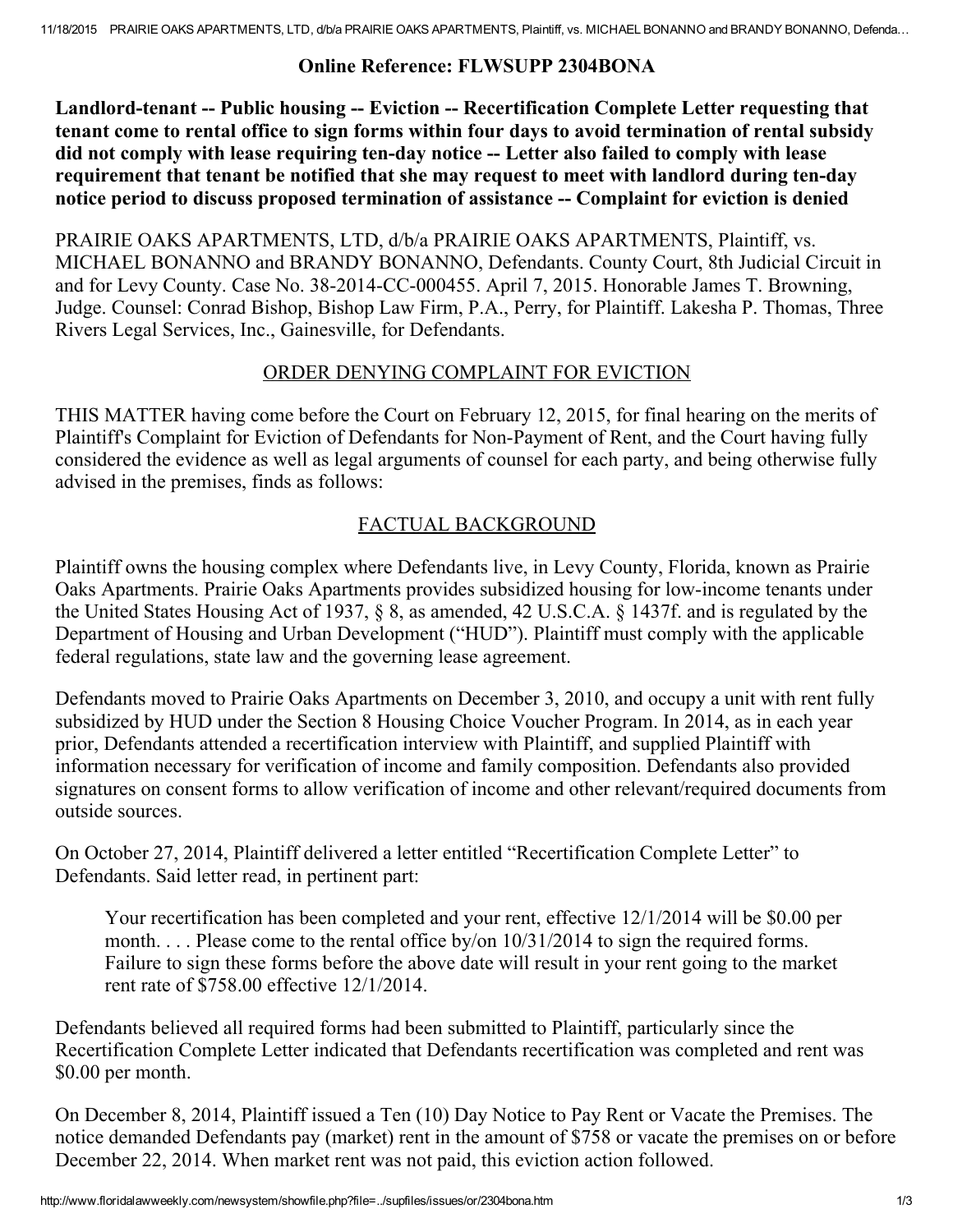#### LEGAL CONCLUSION

# I. VIOLATION OF HUD MODEL LEASE

### PARAGRAPH 17 (REMOVAL OF SUBSIDY)

Paragraph 17(a)(1) of the HUD Model lease reads, in pertinent part:

The Tenant understands that assistance payments made available on his/her behalf may be terminated if events in either items 1 or 2 below occur. Item 1: The Tenant does not provide the Landlord with the information or reports required by paragraph 15 . . . within 10 calendar days after receipt of the Landlord's notice of intent to terminate the Tenant's assistance payment.

The evidence submitted at the February 12, 2015, final hearing established that Plaintiff did not comply with paragraph 17(a)(1) of Defendants' lease. Specifically, the Recertification Complete Letter, dated October 27, 2014, requested that Defendants come to the rental office by/on October 31, 2014, which was only four (4) days, rather than the ten (10) days required by paragraph  $17(a)(1)$ .

Plaintiff's Recertification Complete Letter is legally insufficient to terminate Defendants' subsidy.

II. VIOLATION OF HUD MODEL LEASE

#### PARAGRAPH 17 (REMOVAL OF SUBSIDY)

Paragraph 17(2)(b) of the HUD Model lease reads as follows:

The landlord agrees to give the Tenant written notice of the proposed termination. The Notice will advise the Tenant that, during the ten calendar days following the date of the notice, he/she may request to meet with the landlord to discuss the proposed termination of assistance.

The evidence submitted at the February 12, 2015, final hearing established that Plaintiff did not comply with paragraph 17(2)(b) of Defendants' lease. Specifically, the Recertification Complete Letter, dated October 27, 2014, failed to advise Defendants that, during the ten calendar days following the date of the notice, he/she may request to meet with the landlord to discuss the proposed termination of assistance. Plaintiff's Recertification Complete Letter is legally insufficient to terminate Defendants' subsidy, as it violates paragraph 17(2)(b) of Defendants' lease.

Because Plaintiff improperly terminated Defendants' subsidy, this Court finds that Plaintiff improperly increased Defendants' rent to market rate.

Accordingly, it is ORDERED and ADJUDGED that:

- a) Plaintiff's Complaint for Eviction is DENIED;
- b) Defendant's Motion to Determine Rent is MOOT;
- c) Defendant's Motion to Dismiss is MOOT; and

d) This Court reserves jurisdiction to award Defendants' counsel reasonable attorney's fees associated with defending this action.